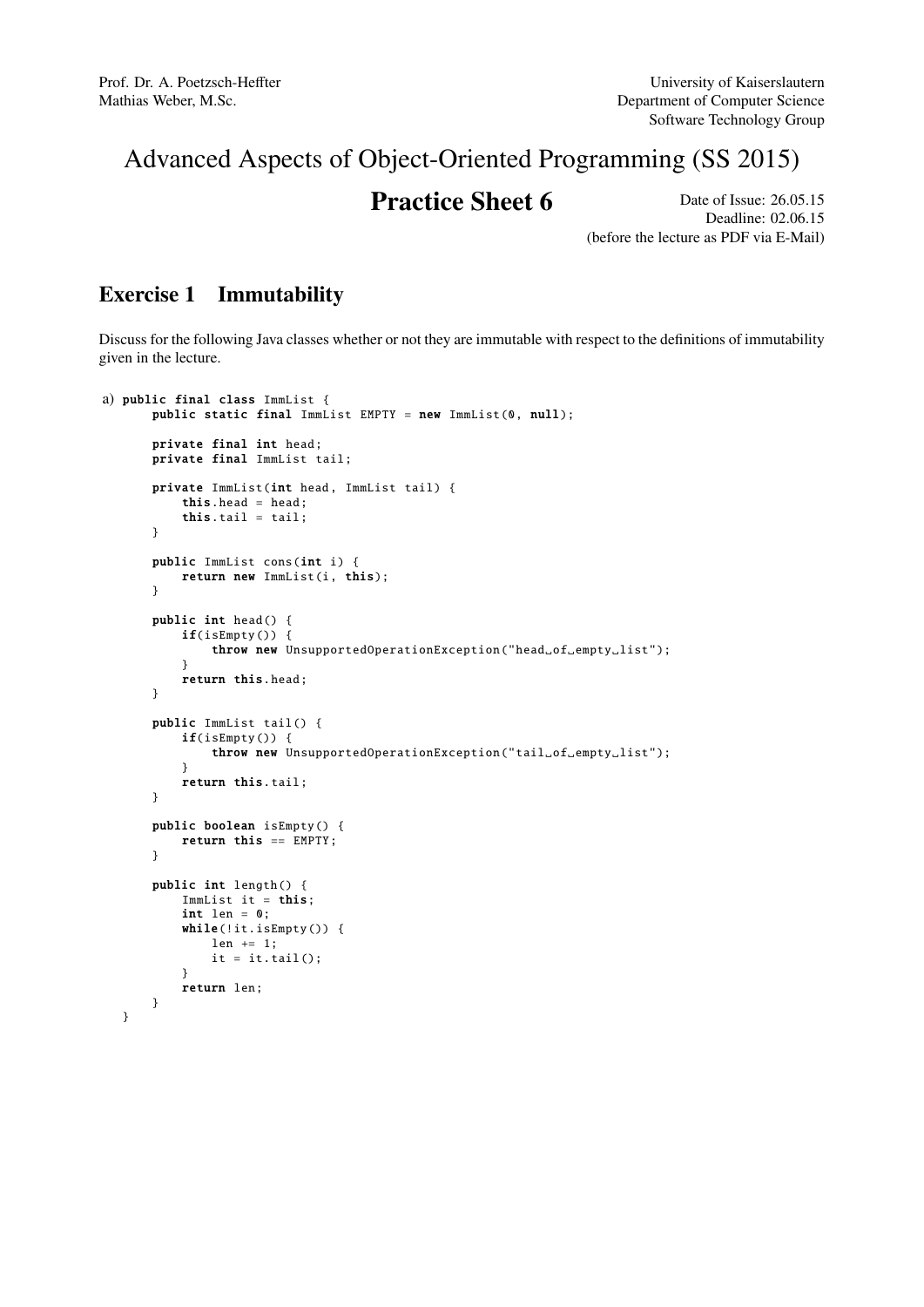```
b) public final class CompactString {
       private char[] data;
       private int start;
       private int end;
       private int hash = -1;
       public CompactString (String s) {
           this.data = s. toCharArray ();
           this.start = 0:
           this.end = s.length() - 1;}
       private CompactString (char[] data, int start, int end) {
           this.data = data;this.start = start;
           this.end = end;
       }
       public CompactString substring (int start, int end) {
           \textbf{if}(\text{start} < 0 \mid \mid \text{this.start} + \text{end} > \text{this.end}) {
               throw new IllegalArgumentException ("Out of bounds");
           }
           return new CompactString (this.data, this.start + start, this.start + end);
       }
       public void compact () {
           char[] newData = new char[end - start + 1];
           for(int i=start; i <= end; i++) {
               newData[i-start] = data[i];
            }
           this.data = newData;
           this.start = 0;
           this.end = newData.length - 1;
           this.hash = -1;
       }
       @Override
       public int hashCode () {
           if(this.hash >= 0) {
               return this.hash;
           } else {
               int newhash = 0;
               for(int i=start; i <= end; i++) {
                    newhash += i \land data[i];}
               this.hash = newhash;
               return newhash;
           }
       }
       @Override
       public boolean equals(Object o) {
           if(o == null || | (o instance of CompactString))return false;
           }
           return this.toString ().equals (((CompactString)o).toString());
       }
       @Override
       public String toString () {
           return new String(data, start, end - start + 1);
       }
   }
```
#### Exercise 2 Confined Types

Examine the code, available with this practice sheet on the web, with respect to confinedness. The classes ProofTreeNodeIt und ProofContainer should provide the externally visible interfaces and are thus not confined.

a) Examine the class ConfinedList. Can we declare this class as confined? Can we modify the implementation to make it confined?